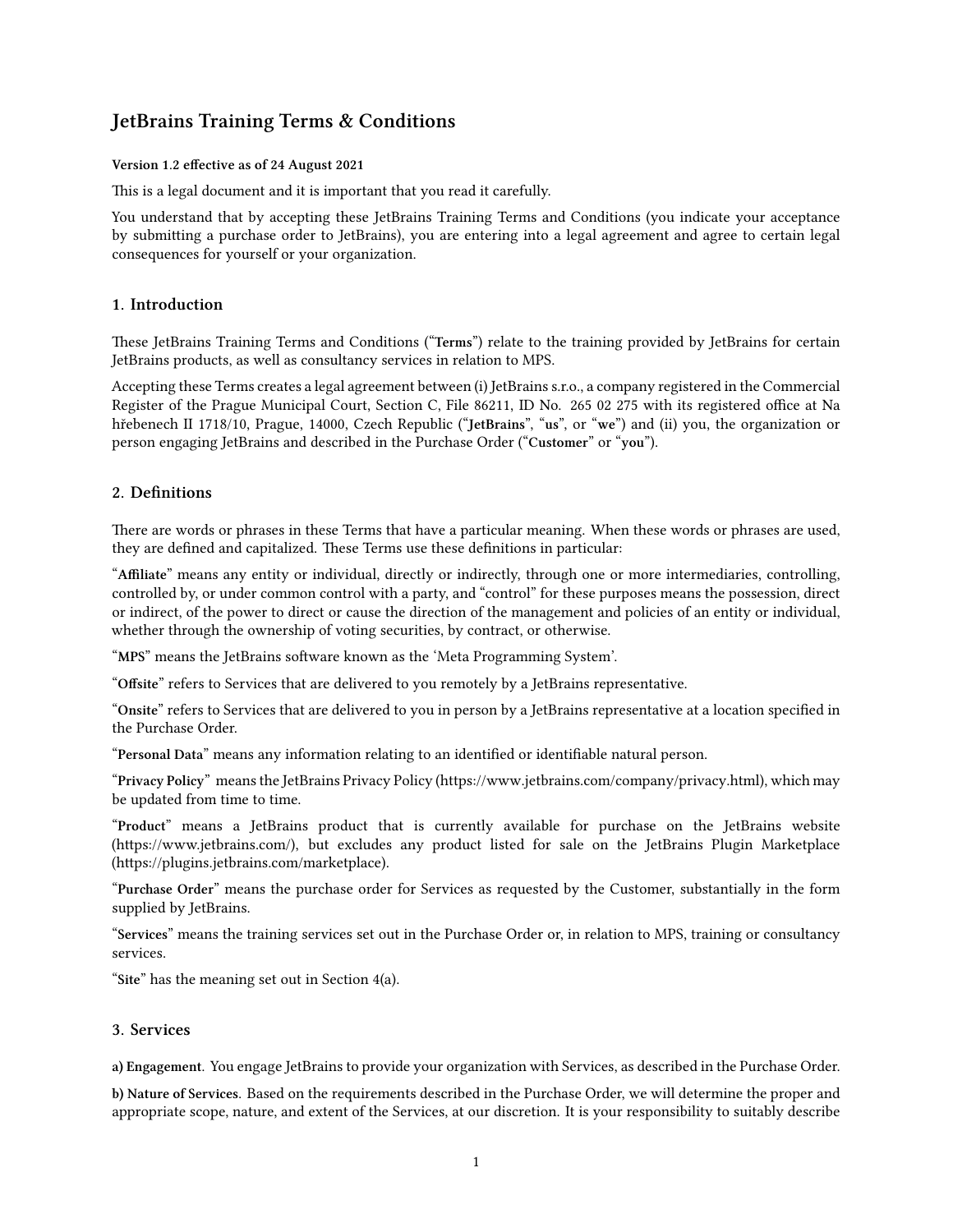in the Purchase Order the Services that you require, and determine the suitability and appropriateness of these for your needs. The Services are intended solely for educational and/or informational purposes. The Services do not: (i) constitute procurement, technical, or development advice, except of a general nature; (ii) constitute an endorsement of any company, service, or product; or (iii) entail any other representation.

We are not required to deliver, modify, or develop any Product (or any product at all) in relation to any Services, or provide services to specification.

**c) Delivery.** The Services will be delivered either Onsite or Offsite, as specified in the Purchase Order. If a mode of delivery is not specified in the Purchase Order, the Services will be delivered Offsite. We may use third-party service providers to provide the Services. Unless agreed otherwise, the Services will be provided at a designated time during normal business hours, Monday to Friday, and not exceeding 8 hours in any one day.

**d) Changes.** Any changes to the Services must be in writing and signed by both parties.

## **4. Onsite Training**

**a) Details.** If you choose Onsite Services, you must also include the following details in the Purchase Order: (i) details of the location at which the Services are to be provided ("**Site**"); (ii) any equipment that will not be provided at the Site and we are required to provide; and (iii) any other information relevant to us for providing the Services.

**b) Access.** You must provide appropriate access to the Site (including any necessary security clearances), equipment, and instructions, to enable us to provide the Services at the Site. You must provide a safe environment on the Site, and have in place reasonable safety and security policies and measures to ensure the health and personal safety of our employees, contractors, and representatives, as well as comply with all applicable laws relevant for the Site.

**c) Equipment.** Unless agreed otherwise, you will provide suitable projection and presentation equipment to enable us to provide the Services.

**d) Changes.** You agree that we can change, delay, or cancel the Onsite Services at any time, including after they have commenced, if we believe that the safety or well-being of a JetBrains representative is compromised in any way.

## **5. Fees and Charges**

**a) Fees.** In consideration for the Services, you will pay us the amount set out in the Purchase Order. This amount is payable in full, prior to delivery of the Services, in addition to any incidental charges and Value Added Tax ("**VAT**") required by applicable law.

**b) Onsite charges.** If the Services are to be provided Onsite, you are responsible for all of the reasonable incidental expenses that we incur in relation to providing you the Services. This includes, but is not limited to, the costs of airfare and/or other travel, accommodation, and commuting between any accommodation and the Site. These will be calculated on the basis of our reasonable estimate of such expenses plus 10% and invoiced at the same time as our fees.

**c) Payment.** All amounts payable under these Terms are payable in full within fourteen (14) days after the date of issue of a valid invoice and prior to the provision of the Services. All payments are payable in the currency specified in a valid invoice (USD, EUR, GBP, or CZK). Invoices may be issued by JetBrains, its affiliates or the third party service provider (Taxamo Limited), at JetBrains' discretion.

## **6. Confidentiality**

**a)** You agree to keep confidential and not disclose to any other person (except your own Affiliates and professional advisors, including auditors) any information which could reasonably be deemed to be confidential information relating to the other party which it obtains during the course of the Services or in connection with the Purchase Order ("**Confidential Information**"). In particular, without limiting the foregoing, you must keep confidential any and all methodologies, technology, or trade secrets used by us to carry out the Services.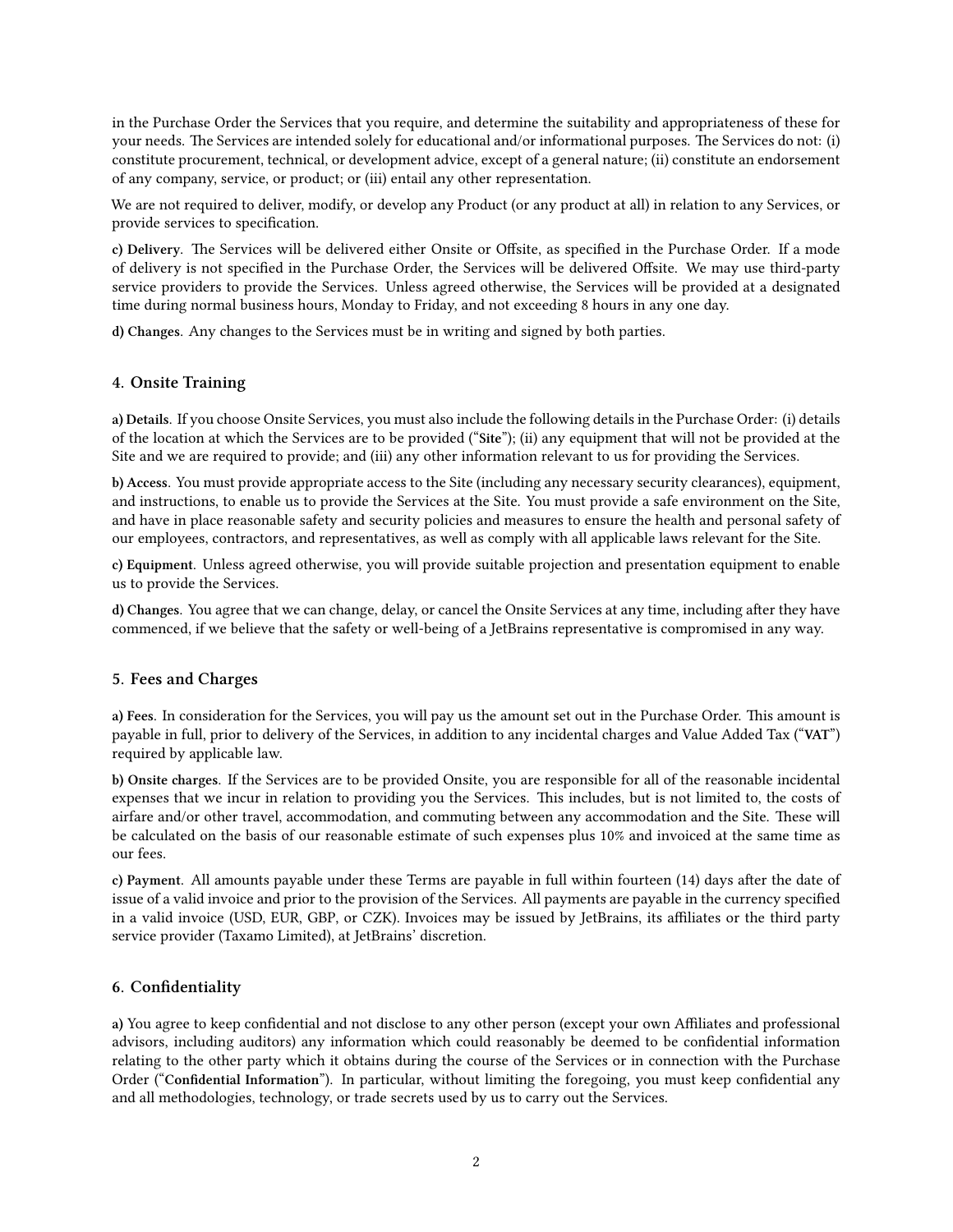**b)** The preceding sentence does not apply to the extent:

i) you and JetBrains have entered into a separate agreement relating to non-disclosure, which is in effect; or

ii) disclosure is requested or required by law or by any governmental, administrative or regulatory authority, or in any judicial, administrative, or arbitration proceeding.

Notwithstanding the termination or completion of the Services, all obligations relating to Confidential Information constituting trade secrets must be maintained until they fall into the public domain.

## **7. Intellectual Property**

**a) Ownership.** We own (or have the right to use and provide to you subject to these Terms) all the proprietary and intellectual property rights, including any trade secrets, copyright, trademarks, patents, and other unregistered intellectual property rights, directly or indirectly arising in connection with the Services. These are our rights ('rights are reserved'). No title or proprietary rights are transferred under these Terms.

**b) Ownership (MPS Services).** In relation to MPS, we own all rights to the MPS platform and all development and other works created by us in the course of providing the MPS Services. All fixes and new functionalities to MPS that are designed, developed, and implemented in connection with the Services will form part of MPS and will be redistributable under the Apache 2.0 Open Source License or any other applicable license under which the MPS product is distributed.

**c) Feedback.** You give us the right to use, change ('modify'), commercialize, and incorporate into our Products or Services any of your ideas, suggestions, recommendations, proposals, or other feedback that you provide to us, without paying any fee to you or any third party. You cannot withdraw this permission after it is given ('irrevocable') and it is perpetual. We are not required to pay a fee for this feedback ('royalty-free'), and we can transfer and give similar rights ('sublicense') to your feedback to anyone else worldwide.

## **8. Recording - footage, broadcasting, pictures, etc.**

**a)** You must not record the Services in any way, without our prior written permission. This includes audio and video recordings of all Services, as well as still pictures and written materials.

**b)** If we give you permission to record any part of the Services, you must only use the recording for internal educational purposes within your organisation (but excluding any of your Affiliates) and not for any other purpose. You must not use, share, broadcast, or otherwise distribute such a recording outside your organisation.

**c)** Any recordings of the Services, in any form, are our exclusive intellectual property.

## **9. Personal Data**

**a) Personal data.** We need to collect certain personal information in order to provide you with the Services. You agree that we may collect the following information: (i) the first name, surname, and email address of participants or people involved in the Services; and (ii) if the Services are recorded, audiovisual footage of the Services.

**b) Privacy.** The personal data that we collect is collected, stored, and processed according to the JetBrains Privacy Policy [\(https://www.jetbrains.com/company/privacy.html\)](https://www.jetbrains.com/company/privacy.html) and the GDPR. You give us permission to do this, and you can withdraw your permission at any time by emailing us at [privacy@jetbrains.com.](mailto:privacy@jetbrains.com)

**c) Third-party privacy**. When providing the Services, we may use third-party service providers who may require you to accept their privacy policy. You should read these third-party terms carefully.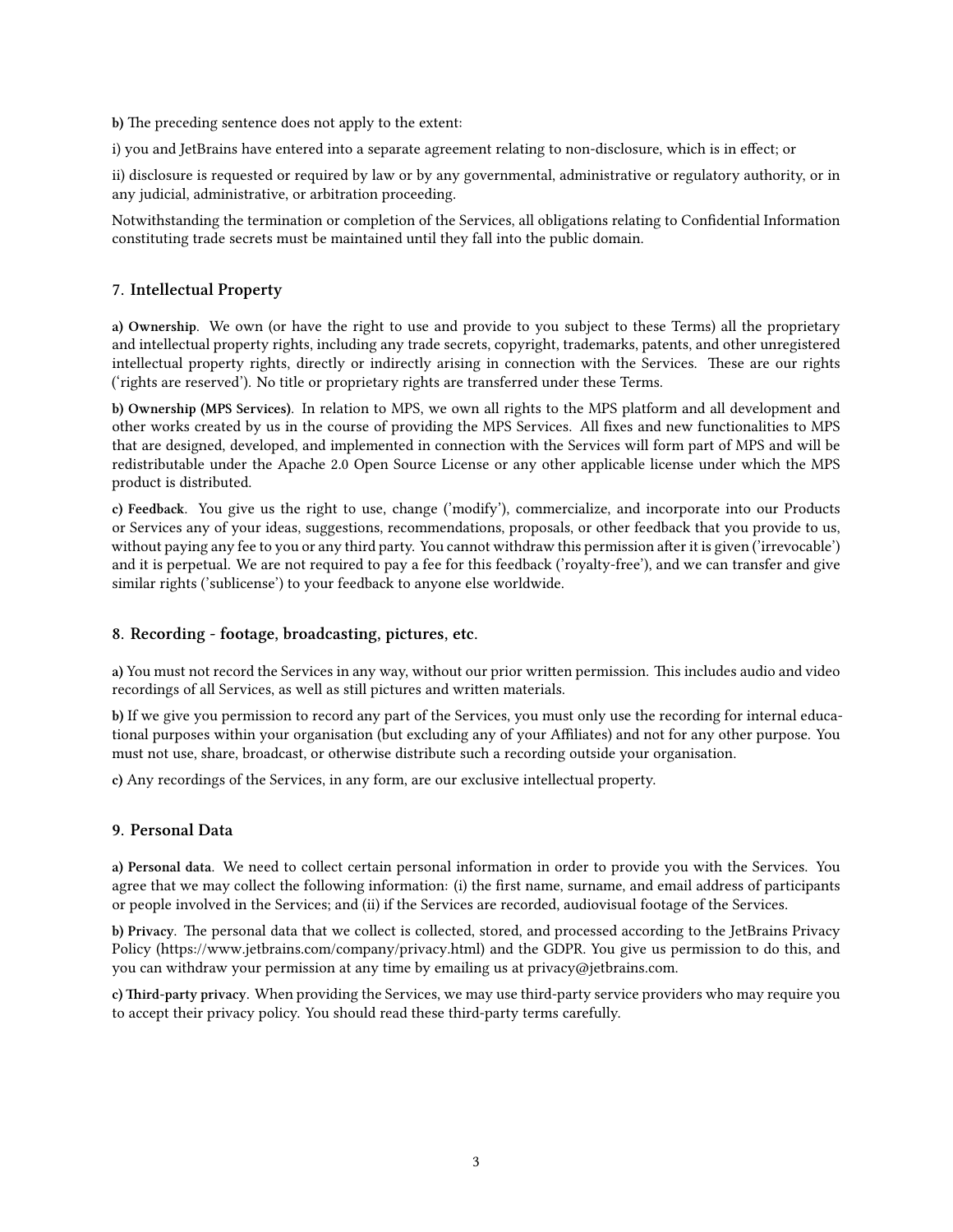## **10. DISCLAIMER OF DAMAGES**

WE (INCLUDING OUR AFFILIATES, OFFICERS, EMPLOYEES, CONTRACTORS, AND AGENTS) WILL NOT BE LIABLE TO YOU FOR ANY DIRECT, INDIRECT, INCIDENTAL, SPECIAL, CONSEQUENTIAL, OR EXEMPLARY DAMAGES. THIS INCLUDES DAMAGES FOR LOSS OF PROFITS, LOSS OF CONFIDENTIAL OR OTHER INFOR-MATION, BUSINESS INTERRUPTION, PERSONAL INJURY, LOSS OF PRIVACY, NEGLIGENCE, FAILURE TO MEET ANY DUTY INCLUDING GOOD FAITH OR REASONABLE CARE, AND ANY OTHER PECUNIARY OR OTHER LOSS WHATSOEVER) ARISING OUT OF THE PROVISION OF THE SERVICES, EVEN IF ADVISED OF THE POSSI-BILITY OF SUCH DAMAGES, AND REGARDLESS OF THE LEGAL OR EQUITABLE THEORY (CONTRACT, TORT, OR OTHERWISE) UPON WHICH THE CLAIM IS BASED.

IN ANY EVENT, OUR MAXIMUM, OVERALL ('AGGREGATE') LIABILITY RELATING TO THESE TERMS IS LIM-ITED TO THE AMOUNT ACTUALLY PAID BY THE CUSTOMER FOR THE SERVICES PURSUANT TO THE PUR-CHASE ORDER.

## **11. Termination**

**a) Termination for breach.** If one party breaches these Terms, and fails to remedy this within ten (10) business days the other party lets them know (the breaching party 'receives notice'), the non-breaching party will have the right to terminate the Services.

**b) Termination by JetBrains.** We can: (i) terminate provision of the Services for any reason or no reason ('for convenience') on ten (10) business days' notice; (ii) reschedule or cancel any aspect of the Services without having to pay any compensation, on at least three (3) business days' notice; or (iii) terminate provision of the Services immediately if any aspect of the Services become illegal or is not permitted by applicable law, government regulation, or any directive from a relevant authority. We will refund you on a pro rata basis for amounts already paid if the Services are not provided for the reasons set out in this section.

## **12. Publicity**

If you are a legal entity, you give us permission to publicly identify you as a customer of JetBrains, refer to you by name, trade name, and trademarks, and generally describe your business and the Services provided. You give us permission to do this, but only for marketing purposes. We can use your name, trade name, and trademarks in marketing materials, on the JetBrains Website, and in other public documents. We are not required to pay a fee for this permission (it is 'royalty-free'), and it applies worldwide.

## **13. Export Control**

You must comply with all applicable laws and regulations relating to export restrictive measures, economic sanctions, export controls, import regulations, and trade embargoes, including those maintained by the European Union and the United States of America ("**Export Control Laws**"). You confirm ('represent and warrant') that you are not an entity, nor are you owned, controlled, or otherwise related to a person or entity, or acting on behalf of any person or entity, that is targeted by Export Control Laws.

This means that, in particular, you will ensure that no aspect of the Services, any Product, or any recording or picture made during the course of the Services is (i) accessed, downloaded, transferred, provided, exported, or re-exported directly or indirectly in violation of Export Control Laws; or (ii) used for any purpose prohibited by Export Control Laws, including but not limited to nuclear, chemical, or biological weapons proliferation.

You are also expected to report any concerns of non-compliance with these requirements and/or address any questions to ethics@jetbrains.com, compliance@jetbrains.com, or legal@jetbrains.com. In addition, you are required to cooperate with us in our efforts to verify our and/or your compliance with Export Control Laws.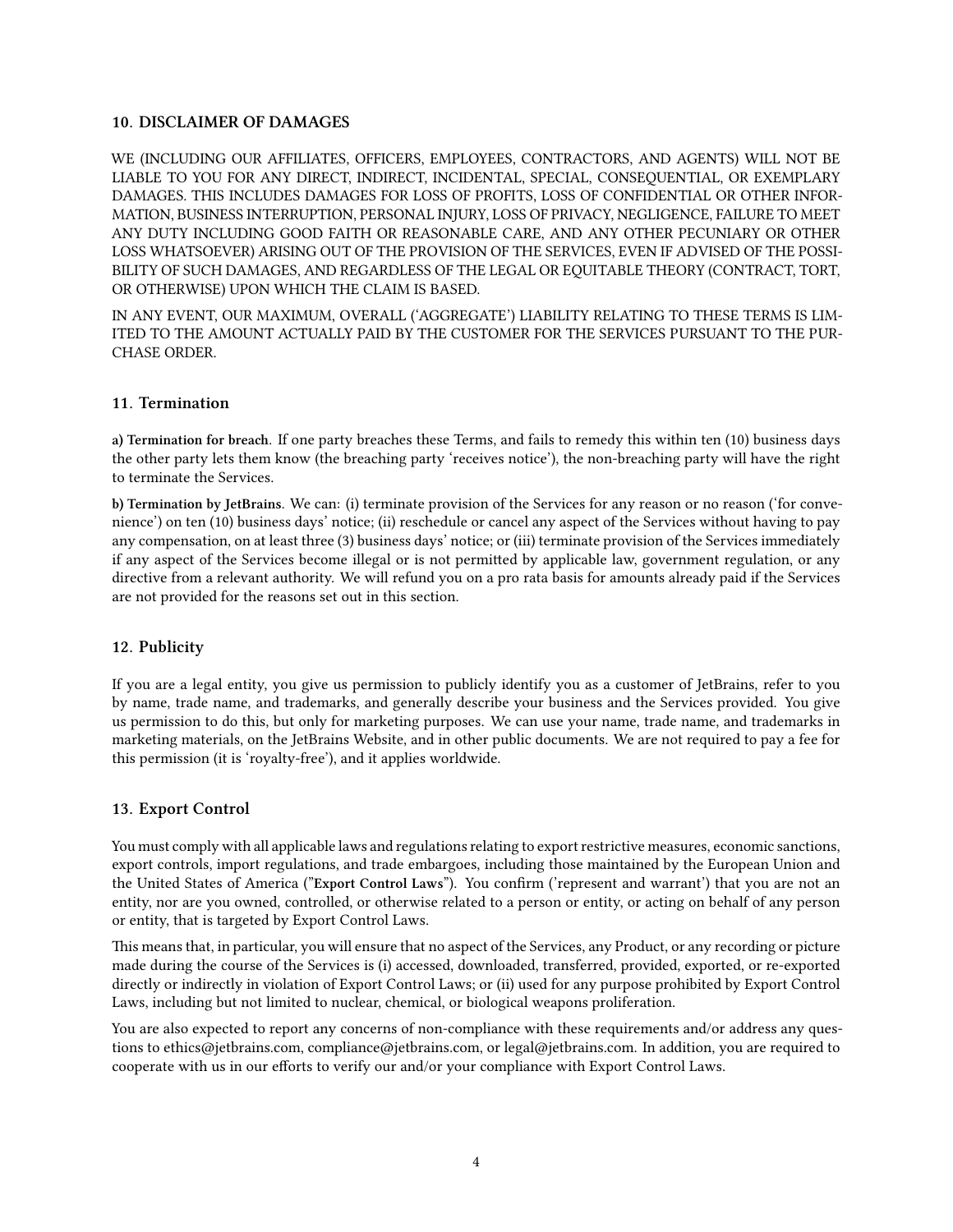## **14. General Provisions**

**a) Relationship.** Your relationship with JetBrains is that of independent and equal parties. These Terms do not create a partnership, franchise, joint venture, agency, fiduciary, employment, or any other type of relationship.

**b) Governing Law & Disputes.** These Terms are governed by the laws of the Czech Republic, without reference to conflict of laws principles, and specifically excluding the United Nations Convention on Contracts for the International Sale of Goods. You and we undertake to use best commercial efforts to amicably settle any disputes arising hereunder ("**Dispute**"). Should you and we fail to settle a Dispute amicably, the Dispute will be excluded from the jurisdiction of general courts and such Dispute will be finally decided by the Arbitration Court attached to the Czech Chamber of Commerce and the Agricultural Chamber of the Czech Republic, by three arbitrators in accordance with the Rules of that Arbitration Court, and the language of the proceedings will be English.

**c) Severability.** If a court finds that any part of, or word in, these Terms is not enforceable, that part or word will not affect the enforceability of the rest of these Terms.

**d) Interpretation.** Any heading, title, or paragraph is only for your convenience and does not affect the interpretation of these Terms. Any reference to an inclusive word, such as 'including', is not comprehensive ('but not limited to') and refers to other items in that category. All references to time or periods of time are determined in reference to Central European Time.

**e) Notices.** If this Agreement requires either you or us to notify the other ("give notice") of anything:

i) you may send us an email to [legal@jetbrains.com](mailto:legal@jetbrains.com) and we may send an email to the email address in the purchase order, with any time period relevant to the notice starting on the next business day after the email is sent;

ii) you may send a letter by courier to the address in the "Introduction" section of this Agreement and we may send you a letter to the address in the Purchase Order, with any time period relevant to the notice starting five (5) business days after the date you sent the letter; or

iii) you may send a letter by registered post to the address in the "Introduction" section of this Agreement and we may send you a letter to the address in the Purchase Order, with any time period relevant to the notice starting ten (10) business days after the date you sent the letter.

**f) Force Majeure.** A **"Force Majeure Event"** is an event beyond the reasonable control of either you or JetBrains, including events such as acts of God, labor disputes or disturbances, material shortages or rationing, riots, pandemics, acts of war, governmental regulations, communications or utility failures, or casualties.

Neither you nor JetBrains will be liable to the other if a Force Majeure Event causes a delay or failure in undertaking their obligations under this Agreement, except if the obligations relate to payment. If you experience a Force Majeure Event and expect to be delayed or fail to undertake your obligations under this Agreement, you must:

i) give us prompt written notice of the Force Majeure Event and the affected obligation; and

ii) use all reasonable efforts to minimize the effect of the Force Majeure Event.

In the meantime, the period for undertaking your and our respective obligations under this Agreement is extended for the duration of the Force Majeure Event or sixty (60) days, whichever is less. The same process applies if we experience a Force Majeure Event.

**g) Transfer.** We can transfer ('assign or license'), or charge or give others ('encumber') our rights under these Terms. You must not transfer, charge, or give others your rights under these Terms without our prior written approval.

**h) Waiver.** Any waiver of our rights under these Terms must be in writing and signed by us.

**i) Amendments.** We can update or modify these Terms at any time by emailing you. Changes in these Terms will be effective from the date specified in the email.

**j) Entire Agreement.** These terms form the entire agreement, and replace any previous agreement between you and us, in relation to its subject matter. Except as expressly mentioned, these Terms do not apply or give rights to anyone else (no 'third-party beneficiaries').

**k) Contract Review.** By agreeing to these Terms, you are confirming to us that you have had sufficient opportunity to read, review, and consider these Terms; you understand the content of each paragraph of these Terms; and you have